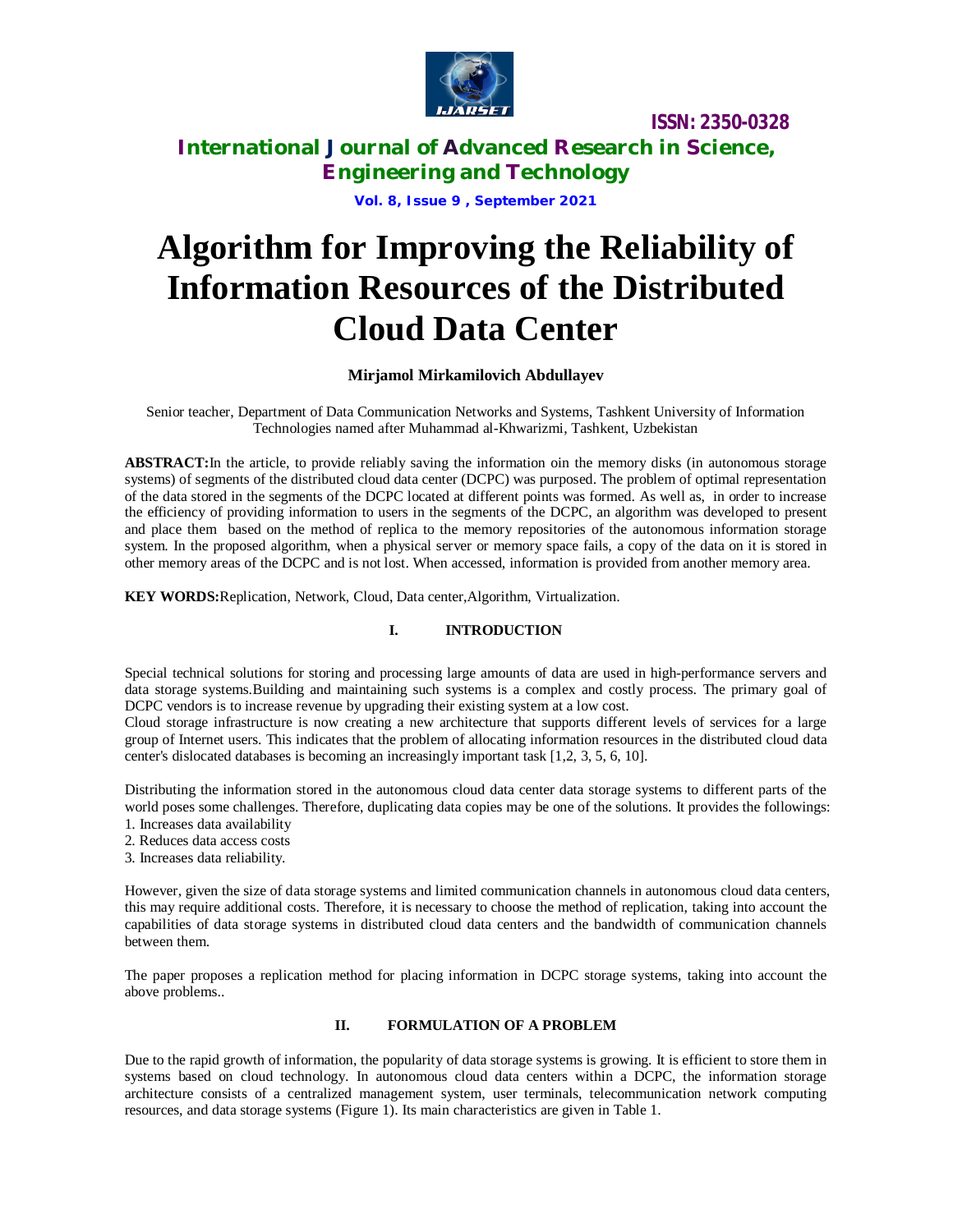

# **International Journal of Advanced Research in Science, Engineering and Technology**

**Vol. 8, Issue 9 , September 2021**



Figure 1. Features of the data storage architecture in autonomous cloud data centers within a distributed cloud data center.

| Table 1 Characteristics of information storage architecture |  |  |
|-------------------------------------------------------------|--|--|
|-------------------------------------------------------------|--|--|

| Characteristics                         | Description                                                       |
|-----------------------------------------|-------------------------------------------------------------------|
| Management                              | Ability to manage the system based on minimal resource conditions |
|                                         | and price selection.                                              |
| Access method                           | A protocol that provides cloud storage information.               |
| Reliability and high level of readiness | It is characterized by continuous operation time of the system    |
| Information storage efficiency.         | It is determined on the basis of an indicator that determines the |
|                                         | efficiency of the system                                          |

Each autonomous cloud data center within a distributed cloud data center has its own data storage systems. When access to the central management system of the cloud data center distributed to the memory disks is required, the autonomous cloud data center is connected to the storage systems through the external interface and access to the information on the disk is provided.

In recent years, virtualization of storage systems to disk resources has begun. In this case, one side of the virtualization tool is connected to disk media, and the other - to server computers using a network. The virtualization tool contains rules for converting physical memory resources into virtual resources managed by server computers. After all, server computers use virtualization tools to see only resources, not storage media.

The information stored and planned to be stored on the disks of the dislocated autonomous cloud data centers within the DCPC differs significantly in value and content. Demand for this specialty has grown significantly as a result of recent corporate scandals. This results in higher loads on some autonomous data centers within the distributed cloud data center and on the same sections of the telecommunications network, while others have lower loads. Therefore, it is important to ensure that the autonomous cloud data center within the DCPC reliably stores information of various contents and provides fast and high-quality information in accordance with the request [8, 9].

One solution is to use replication techniques. Replication is the process of copying information from one storage location to another and then synchronizing its contents in distributed systems.

A common way to ensure the reliability of information storage and the functional stability of servers is to back up these databases. When data is lost from memory for a variety of reasons, having a backup allows you to quickly restore the database. The information stored in the distributed cloud data center segments should be delivered to the users as soon as possible. In some segments of distributed cloud data centers, the information stored may be located at a great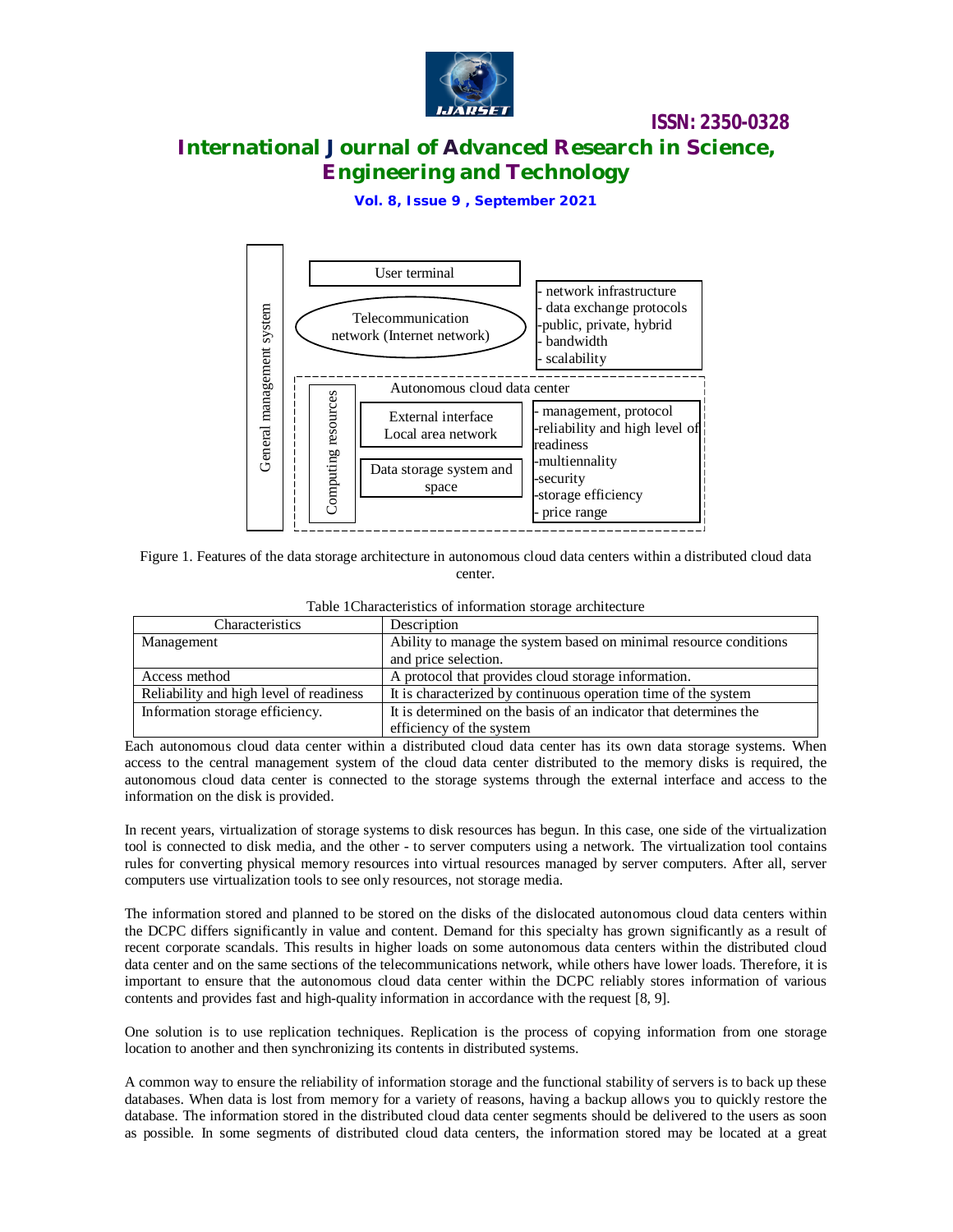

# **International Journal of Advanced Research in Science, Engineering and Technology**

#### **Vol. 8, Issue 9 , September 2021**

distance from the central management system (CMS), or the data transmission capacity of the network media (communication channels) between the information storage segment and the central management system may be low. It takes a lot of time to provide the information required by the request.

#### **III. THE SOLUTION OF THE PROBLEM**

The following is a description of the algorithm for repositioning distributed cloud data center memory repositories to ensure the reliability of information storage processes in distributed cloud data center segments and increase the efficiency of providing information to a wide range of users (Figure 2).



Figure 2. Algorithm for increasing the reliability of distributed cloud data center information resources.

The following information will be determined first

- The amount of information of different types and contents stored in the memory repositories of the autonomous centers within the distributed cloud data center  ${V_m}$ ;

- distributed cloud data center Unused portion of data storage in autonomous cloud data centers  $\{\Delta V_m\}$ ;

- the bandwidth of virtual channels between the central management server and the autonomous centers is determined, the value of which is expressed in the form of the queue service intensity parameter  $\mu_m$  (m = 1.2,..., M).

The intensity of requests to the central management server of the cloud data center, distributed to the information stored in the memory warehouses of the autonomous cloud data centers, is determined by  $\gamma_{1,m}$ , based on their analysis of the virtual channels of the telecommunications network and the value of the intensity of the ridges is  $\gamma_{2,m}$ , m and their loading degree is  $\rho_1 = \gamma_{1m}/\mu_{1m}$ ,  $\rho_2 = \gamma_{2m}/\mu_{2m}$ . Since the volume of information requests at the input of the virtual channel and memory disks is approximately the same, and the processing speed of computer memory disks is several times faster than the virtual channel data transfer rate, the expected result can be achieved by performing the replication process based only on $\rho_1$ . will be possible.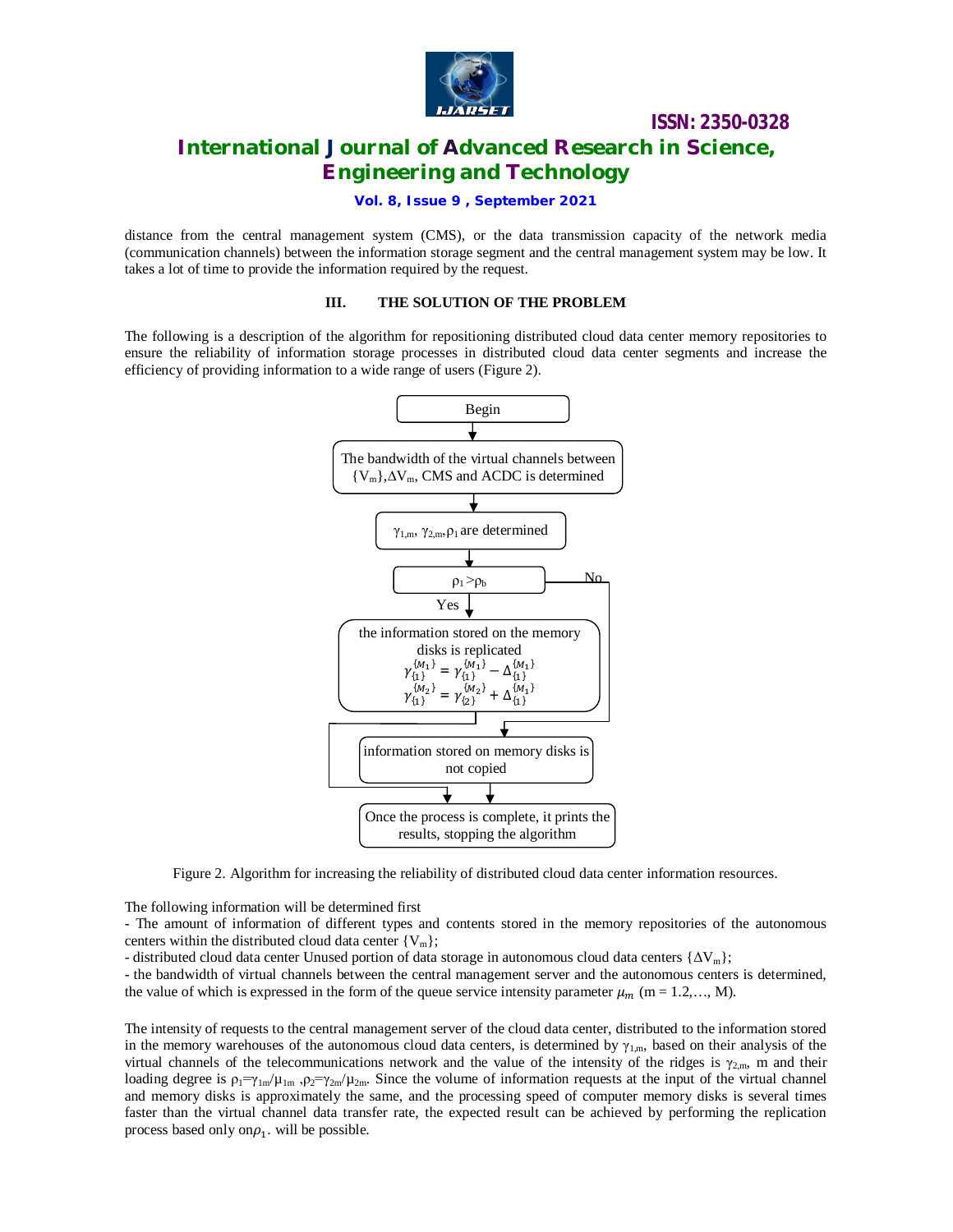

## **International Journal of Advanced Research in Science, Engineering and Technology**

**Vol. 8, Issue 9 , September 2021**

3. A certain threshold value of the load level of the virtual channel is set  $\rho_{1,ch}$ , on the basis of which the autonomous cloud data centers within the distributed cloud data center are divided into 2 sets:

 $- \{M_1\} - \{p_1\}$  p<sub>b</sub>the number of autonomous cloud data center packages  $\{M_1 \subset M\}$  that fulfill the condition that the information stored on their memory disks is replicated;

 $-\{M_2\} - \{p_1\} \leq -\rho_b$  number of autonomous cloud data center packages that meet the condition  $\{M_2 \subset M\}$ , the information stored on their memory disks is not replicated,  $M = \{M_1\} + \{M_2\}$ .

4. Based on the above, the autonomous cloud data center in the packages  ${M_1}$  and  ${K_2}$  are arranged according to the value of the loads at the input of the centers, i.e.  $\rho_{1,(1)} > \rho_{1,(2)} > ... > \rho_{1,(M1)}$  and  $\rho_{1,(1)} > \rho_{1,(2)} > ... > \rho_{1,(M2)}$ , {M2} and {M1}The replication process is performed from the largest loaded autonomous cloud data center: The smallest loaded autonomous cloud data center in the {M2} package writes a copy of the information stored in the largest loaded autonomous cloud data center in the  ${M1}$  package, and a certain part of the stream directed to it  ${M2}$  the smallest load in the package is routed to an autonomous cloud data center, namely:

$$
\gamma_{\{1\}}^{\{M_1\}} = \gamma_{\{1\}}^{\{M_1\}} - \Delta_{\{1\}}^{\{M_1\}} \tag{1}
$$
\n
$$
\gamma_{\{1\}}^{\{M_2\}} = \gamma_{\{2\}}^{\{M_2\}} + \Delta_{\{1\}}^{\{M_1\}}
$$

Where  $\Delta_{\{1\}}^{(M_1)}$  is the portion of the flow directed to the autonomous cloud data center in the set  $\{M_1\}$  that is transferred to the autonomous cloud data center in the set  ${M<sub>2</sub>}$ ;

 $\{1\}$  index is the serial number of the autonomous cloud data center in the set  $\{M_1\}$  where the information being copied is stored;

Index  $\{2\}$  is the ABMM sequence number in the set  $\{M_2\}$  being copied.

#### **IV. EXPERIMENTAL RESULTS**

The autonomous cloud data centers in the experience-distributed cloud data center structure were conducted only in the case of memory resources. Information resources of different types and values stored in them are provided in a centralized and autonomous manner. There are 3 types of information resources stored in the memory areas of autonomous cloud data centers:

open type media;

specific information about a particular company; confidential information.

The storage and submission of the second and third types of information are subject to security measures. Their size and which autonomous cloud data centers are stored in the distributed cloud data center management system and administration are known. Most users are interested in open source information, so the intensity of their requests is slightly higher than the intensity of requests for other types of information. Therefore, the pilot process was mainly focused on providing general information [4, 7, 11].

Requests with the intensity of access to the central control system of the distributed cloud data centerare distributed at different intensities to the information stored in the memory areas of 13 autonomous cloud data centers (Figure 3).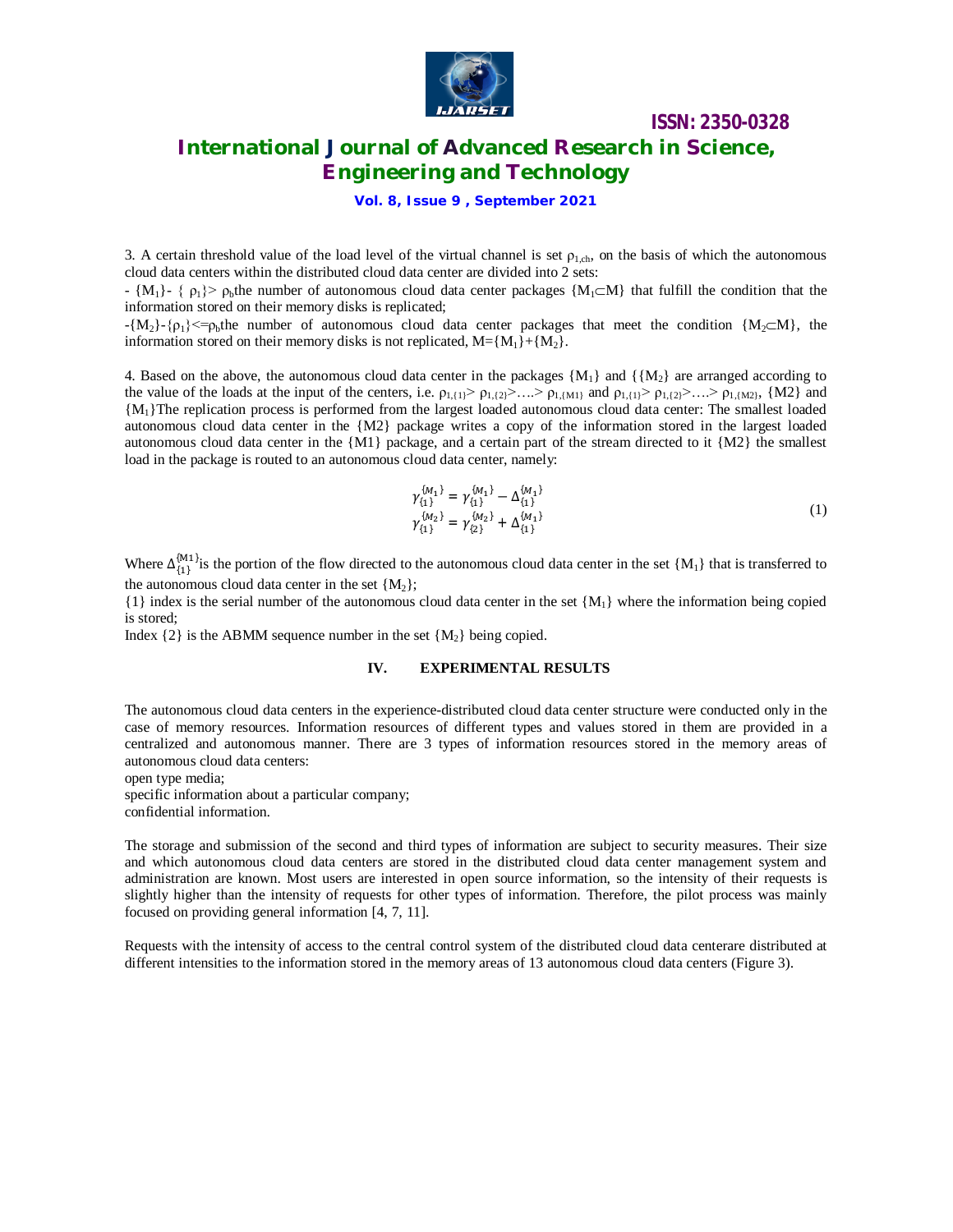

# **International Journal of Advanced Research in Science, Engineering and Technology**



Figure 3. Structure of a distributed cloud data center telecommunications network.

The demand for information stored in the memory areas of autonomous cloud data centers is defined as higher than others, and the process of servicing requests is modeled in two cases - directly and on the basis of the proposed method of replication in the workplace, the results are shown in Figure 4**.**



Figure 4. A diagram showing the effectiveness of a distributed cloud data center in providing information resources based on the replication method.